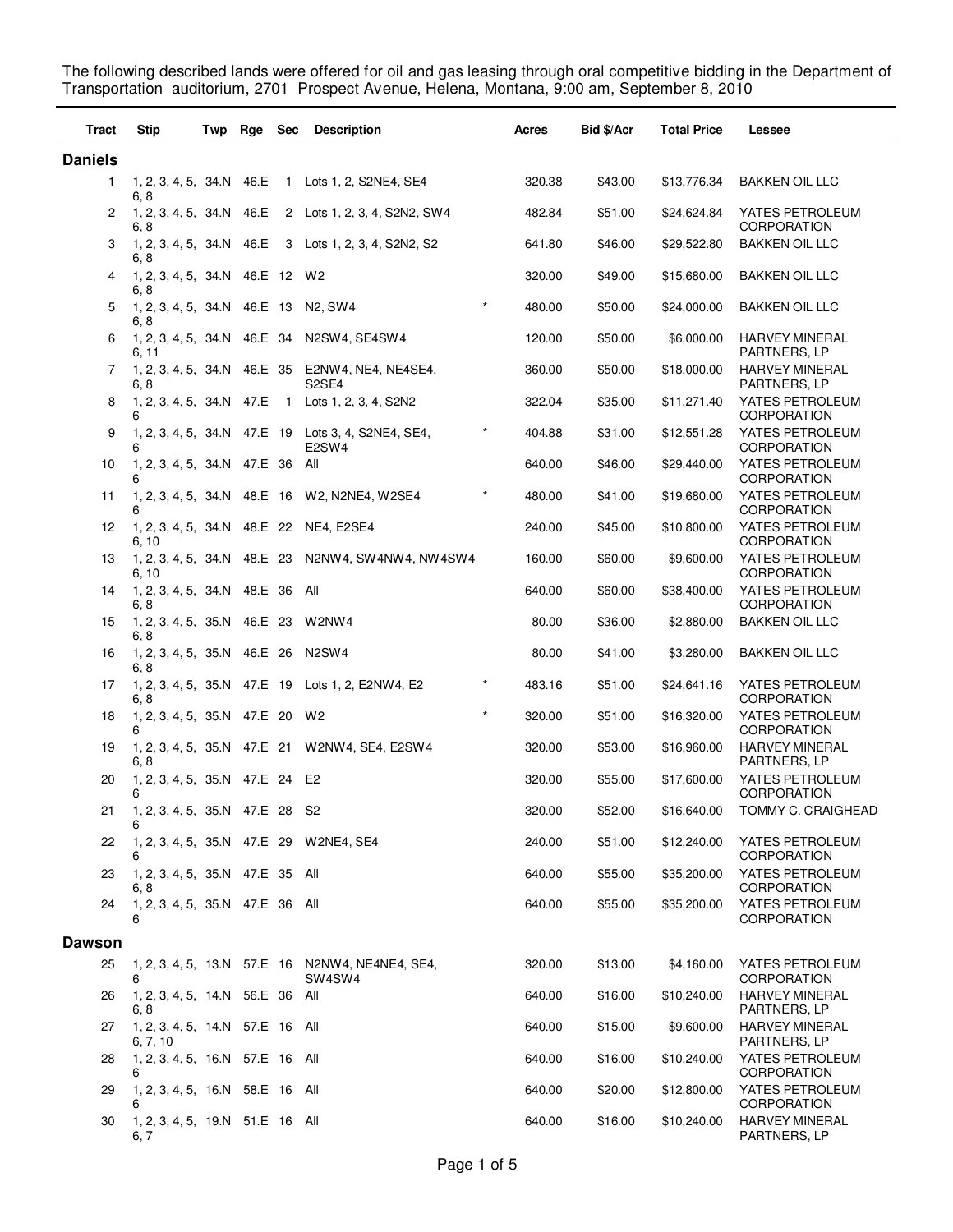| <b>Tract</b>  | <b>Stip</b>                             | Twp | Rge             | <b>Sec</b> | <b>Description</b>                                                 |         | Acres  | Bid \$/Acr | <b>Total Price</b> | Lessee                                   |
|---------------|-----------------------------------------|-----|-----------------|------------|--------------------------------------------------------------------|---------|--------|------------|--------------------|------------------------------------------|
| 31            | 1, 2, 3, 4, 5, 19.N<br>6                |     | 51.E 34 S2      |            |                                                                    |         | 320.00 | \$13.00    | \$4,160.00         | <b>HARVEY MINERAL</b><br>PARTNERS, LP    |
| 32            | 1, 2, 3, 4, 5, 19.N 51.E 36 All<br>6    |     |                 |            |                                                                    |         | 640.00 | \$13.00    | \$8,320.00         | <b>HARVEY MINERAL</b><br>PARTNERS, LP    |
| 33            | 1, 2, 3, 4, 5, 19.N 56.E 27 SW4<br>6    |     |                 |            |                                                                    | $\star$ | 160.00 | \$31.00    | \$4,960.00         | <b>HARVEY MINERAL</b><br>PARTNERS, LP    |
| 34            |                                         |     |                 |            | 1, 2, 3, 4, 5, 20.N 51.E 2 Lots 3, 4, S2NW4, SW4                   |         | 323.52 | \$11.00    | \$3,558.72         | <b>HARVEY MINERAL</b><br>PARTNERS, LP    |
| 35            | 1, 2, 3, 4, 5, 20.N 51.E 16 All<br>6, 7 |     |                 |            |                                                                    |         | 640.00 | \$16.00    | \$10,240.00        | <b>HARVEY MINERAL</b><br>PARTNERS, LP    |
| 36            | 6, 7                                    |     |                 |            | 1, 2, 3, 4, 5, 20.N 51.E 34 NE4NW4, S2NW4, SW4SE4, *<br>SW4        |         | 320.00 | \$12.00    | \$3,840.00         | <b>TOMMY C. CRAIGHEAD</b>                |
| 37            | 1, 2, 3, 4, 5, 20.N 51.E 36 All<br>6, 7 |     |                 |            |                                                                    |         | 640.00 | \$16.00    | \$10,240.00        | YATES PETROLEUM<br><b>CORPORATION</b>    |
| <b>Fallon</b> |                                         |     |                 |            |                                                                    |         |        |            |                    |                                          |
| 38            | 1, 2, 3, 4, 5,<br>6, 7                  |     | 8.N 60.E        |            | 3 Lots 3, 4, S2NW4, SW4                                            |         | 320.10 | \$10.00    | \$3,201.00         | TOMMY C. CRAIGHEAD                       |
| 39            | 1, 2, 3, 4, 5,<br>6                     |     | 8.N 60.E        |            | 6 Lots 1, 2, 3, 4, S2NE4                                           | $\star$ | 234.10 | \$15.00    | \$3,511.50         | TOMMY C. CRAIGHEAD                       |
| 40            | 1, 2, 3, 4, 5,<br>6, 8                  |     | 8.N 60.E        | 8          | S <sub>2</sub>                                                     |         | 320.00 | \$18.00    | \$5,760.00         | TOMMY C. CRAIGHEAD                       |
| 41            | 1, 2, 3, 4, 5,<br>6                     |     | 8.N 60.E 16 All |            |                                                                    |         | 640.00 | \$16.00    | \$10,240.00        | TOMMY C. CRAIGHEAD                       |
| 42            | 1, 2, 3, 4, 5,<br>6                     |     | 9.N 59.E 16 All |            |                                                                    |         | 640.00 | \$20.00    | \$12,800.00        | TOMMY C. CRAIGHEAD                       |
| 43            | 1, 2, 3, 4, 5,<br>6                     |     | 9.N 59.E 36 All |            |                                                                    |         | 640.00 | \$20.00    | \$12,800.00        | TOMMY C. CRAIGHEAD                       |
| 44            | 6                                       |     |                 |            | 1, 2, 3, 4, 5, 10.N 58.E 2 Lots 1, 2, S2NE4, SE4                   |         | 319.54 | \$15.00    | \$4,793.10         | <b>HARVEY MINERAL</b><br>PARTNERS, LP    |
| 45            | 1, 2, 3, 4, 5, 10.N 58.E 12             |     |                 |            | NW4                                                                |         | 160.00 | \$10.00    | \$1,600.00         | YATES PETROLEUM<br><b>CORPORATION</b>    |
| 46            | 1, 2, 3, 4, 5, 10.N 58.E 14 SE4<br>6, 9 |     |                 |            |                                                                    |         | 160.00 | \$10.00    | \$1,600.00         | YATES PETROLEUM<br><b>CORPORATION</b>    |
| 47            | 1, 2, 3, 4, 5, 10.N 58.E 36 All<br>6, 9 |     |                 |            |                                                                    |         | 640.00 | \$15.00    | \$9,600.00         | <b>HARVEY MINERAL</b><br>PARTNERS, LP    |
| 48            | 1, 2, 3, 4, 5, 11.N 58.E 36 All<br>6    |     |                 |            |                                                                    |         | 640.00 | \$19.00    | \$12,160.00        | <b>HARVEY MINERAL</b><br>PARTNERS, LP    |
| Garfield      |                                         |     |                 |            |                                                                    |         |        |            |                    |                                          |
| 49            | 1, 2, 3, 4, 5, 15.N 41.E 14 W2<br>6     |     |                 |            |                                                                    |         | 320.00 | \$5.00     | \$1,600.00         | PACER ENERGY<br>ACQUISITIONS, LLC        |
| 50            | 1, 2, 3, 4, 5, 15.N 41.E 16 All<br>6    |     |                 |            |                                                                    |         | 640.00 | \$15.00    | \$9,600.00         | PACER ENERGY<br>ACQUISITIONS, LLC        |
| 51            | 1, 2, 3, 4, 5, 15.N 41.E 36 All<br>6    |     |                 |            |                                                                    |         | 640.00 | \$5.00     | \$3,200.00         | PACER ENERGY<br>ACQUISITIONS, LLC        |
| 52            | 1, 2, 3, 4, 5, 15.N 42.E 16 All<br>6, 7 |     |                 |            |                                                                    | $\star$ | 640.00 | \$6.00     | \$3,840.00         | PACER ENERGY<br>ACQUISITIONS, LLC        |
| 53            | 1, 2, 3, 4, 5, 15.N 42.E 36 All<br>6    |     |                 |            |                                                                    |         | 640.00 | \$5.50     | \$3,520.00         | PACER ENERGY<br>ACQUISITIONS, LLC        |
| 54            | 1, 2, 3, 4, 5, 16.N 40.E 16 All<br>6    |     |                 |            |                                                                    |         | 640.00 | \$4.00     | \$2,560.00         | <b>HARVEY MINERAL</b><br>PARTNERS, LP    |
| 55            | 1, 2, 3, 4, 5, 16.N 40.E 22 W2<br>6     |     |                 |            |                                                                    |         | 320.00 | \$5.25     | \$1,680.00         | PACER ENERGY<br>ACQUISITIONS, LLC        |
| 56            | 6                                       |     |                 |            | 1, 2, 3, 4, 5, 16.N 40.E 34 S2NW4, NW4SE4, S2SE4,<br>N2SW4, SE4SW4 |         | 320.00 | \$5.25     | \$1,680.00         | PACER ENERGY<br>ACQUISITIONS, LLC        |
| 57            | 1, 2, 3, 4, 5, 16.N 40.E 36 All<br>6    |     |                 |            |                                                                    |         | 640.00 | \$5.75     | \$3,680.00         | WILCOX OIL & GAS, INC.                   |
| 58            | 1, 2, 3, 4, 5, 16.N 41.E 16 All<br>6    |     |                 |            |                                                                    |         | 640.00 | \$28.00    | \$17,920.00        | PACER ENERGY<br>ACQUISITIONS, LLC        |
| 59            | 1, 2, 3, 4, 5, 16.N 41.E 34 S2<br>6     |     |                 |            |                                                                    |         | 320.00 | \$15.00    | \$4,800.00         | PACER ENERGY<br>ACQUISITIONS, LLC        |
| 60            | 1, 2, 3, 4, 5, 16.N 41.E 36 All<br>6    |     |                 |            |                                                                    |         | 640.00 | \$17.00    | \$10,880.00        | PACER ENERGY<br>ACQUISITIONS, LLC        |
| 61            | 1, 2, 3, 4, 5, 16.N 42.E 16 All         |     |                 |            |                                                                    |         | 640.00 | \$25.00    | \$16,000.00        | PACER ENERGY<br>ACQUISITIONS, LLC        |
| 62            | 1, 2, 3, 4, 5, 16.N 42.E 26 W2<br>6     |     |                 |            |                                                                    |         | 320.00 | \$15.00    | \$4,800.00         | <b>PACER ENERGY</b><br>ACQUISITIONS, LLC |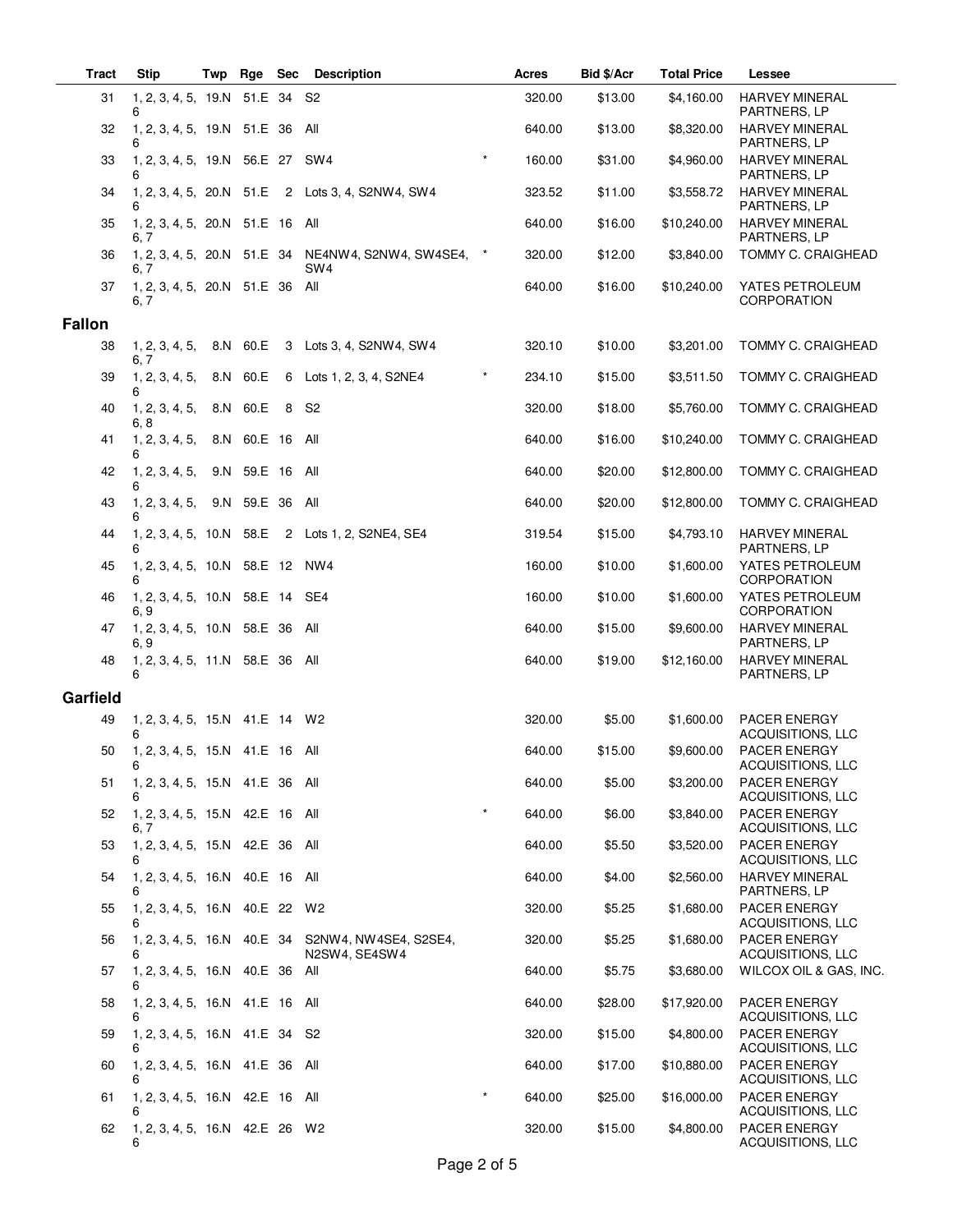| <b>Tract</b>  | <b>Stip</b>                                 | Twp | Rge        | <b>Sec</b> | <b>Description</b>                           | Acres             | Bid \$/Acr | <b>Total Price</b> | Lessee                                                        |
|---------------|---------------------------------------------|-----|------------|------------|----------------------------------------------|-------------------|------------|--------------------|---------------------------------------------------------------|
| 63            | 1, 2, 3, 4, 5, 16.N 42.E 36 All             |     |            |            |                                              | 640.00            | \$12.00    | \$7,680.00         | PACER ENERGY                                                  |
| 64            | 6<br>1, 2, 3, 4, 5, 16.N 43.E 16 All<br>6   |     |            |            |                                              | 640.00            | \$5.50     | \$3,520.00         | ACQUISITIONS, LLC<br>PACER ENERGY<br><b>ACQUISITIONS, LLC</b> |
| 65            | 1, 2, 3, 4, 5, 16.N 43.E 20                 |     |            |            | E2                                           | 320.00            | \$5.50     | \$1,760.00         | PACER ENERGY                                                  |
| 66            | 6<br>1, 2, 3, 4, 5, 17.N 42.E 16            |     |            |            | All                                          | 640.00            | \$5.75     | \$3,680.00         | ACQUISITIONS, LLC<br>WILCOX OIL & GAS, INC.                   |
| 67            | 1, 2, 3, 4, 5, 17.N 42.E 36<br>6            |     |            |            | All                                          | 640.00            | \$6.25     | \$4,000.00         | WILCOX OIL & GAS, INC.                                        |
| 68            | 1, 2, 3, 4, 5, 17.N 43.E 16 All<br>6        |     |            |            |                                              | 640.00            | \$5.25     | \$3,360.00         | WILCOX OIL & GAS, INC.                                        |
| 69            | 1, 2, 3, 4, 5, 17.N 43.E 36                 |     |            |            | All                                          | 640.00            | \$2.00     | \$1,280.00         | <b>HARVEY MINERAL</b><br>PARTNERS, LP                         |
| 70            | 1, 2, 3, 4, 5, 18.N 43.E 16 All<br>6        |     |            |            |                                              | 640.00            | \$1.75     | \$1,120.00         | <b>HARVEY MINERAL</b><br>PARTNERS, LP                         |
| 71            | 1, 2, 3, 4, 5, 18.N 43.E 36 All<br>6        |     |            |            |                                              | 640.00            | \$11.00    | \$7,040.00         | WILCOX OIL & GAS, INC.                                        |
| <b>McCone</b> |                                             |     |            |            |                                              |                   |            |                    |                                                               |
| 72            | 1, 2, 3, 4, 5, 17.N 44.E 16 All<br>6        |     |            |            |                                              | 640.00            | \$1.75     | \$1,120.00         | <b>HARVEY MINERAL</b><br><b>PARTNERS, LP</b>                  |
| 73            | 1, 2, 3, 4, 5, 18.N 44.E<br>6               |     |            |            | 6 Lots 1, 2, 6, S2NE4, N2SE4,<br>NE4SW4      | 318.09            | \$1.75     | \$556.66           | <b>HARVEY MINERAL</b><br>PARTNERS, LP                         |
| 74            | 1, 2, 3, 4, 5, 18.N 44.E 16                 |     |            |            | All                                          | 640.00            | \$1.75     | \$1,120.00         | <b>HARVEY MINERAL</b><br>PARTNERS, LP                         |
| 75            | 1, 2, 3, 4, 5, 18.N 44.E 22 W2, W2E2<br>6   |     |            |            |                                              | $\star$<br>480.00 | \$1.75     | \$840.00           | HARVEY MINERAL<br>PARTNERS, LP                                |
| 76            | 1, 2, 3, 4, 5, 19.N 44.E 16 All<br>6        |     |            |            |                                              | 640.00            | \$1.75     | \$1,120.00         | <b>HARVEY MINERAL</b><br>PARTNERS, LP                         |
| 77            | 1, 2, 3, 4, 5, 19.N 44.E 36                 |     |            |            | All                                          | 640.00            | \$2.00     | \$1,280.00         | <b>HARVEY MINERAL</b><br>PARTNERS, LP                         |
| 78            | 1, 2, 3, 4, 5, 19.N 45.E 16 All<br>6        |     |            |            |                                              | 640.00            | \$2.00     | \$1,280.00         | <b>HARVEY MINERAL</b><br>PARTNERS, LP                         |
| 79            | 1, 2, 3, 4, 5, 19.N 45.E 32<br>6            |     |            |            | E2                                           | 320.00            | \$1.75     | \$560.00           | TOMMY C. CRAIGHEAD                                            |
| 80            | 1, 2, 3, 4, 5, 20.N 45.E 16<br>6            |     |            |            | All                                          | 640.00            | \$2.00     | \$1,280.00         | <b>HARVEY MINERAL</b><br>PARTNERS, LP                         |
| 81            | 1, 2, 3, 4, 5, 27.N 50.E 36 All<br>6, 7, 10 |     |            |            |                                              | 640.00            | \$56.00    | \$35,840.00        | YATES PETROLEUM<br>CORPORATION                                |
| Pondera       |                                             |     |            |            |                                              |                   |            |                    |                                                               |
| 82            | 1, 2, 3, 4, 5, 28.N 6.W<br>6                |     |            |            | 5 SW4NW4, SW4                                | 200.00            | \$4.00     | \$800.00           | ZONE EXPLORATION,<br>INC.                                     |
| 83            | 1, 2, 3, 4, 5, 28.N 6.W<br>6, 8             |     |            | 9          | SE4, SW4SW4                                  | 200.00            | \$62.00    | \$12,400.00        | <b>MOUNTAIN VIEW</b><br>ENERGY, INC.                          |
| 84            | 1, 2, 3, 4, 5, 28.N<br>6                    |     |            |            | 6.W 10 S2S2                                  | 160.00            | \$72.00    | \$11,520.00        | <b>MOUNTAIN VIEW</b><br>ENERGY, INC.                          |
| 85            | 1, 2, 3, 4, 5, 28.N<br>6                    |     | 6.W 16 All |            |                                              | $\star$<br>640.00 | \$73.00    | \$46,720.00        | ZONE EXPLORATION,<br>INC.                                     |
| 86            | 1, 2, 3, 4, 5, 28.N                         |     | 6.W 20     |            | E2NE4                                        | 80.00             | \$80.00    | \$6,400.00         | ZONE EXPLORATION,<br>INC.                                     |
| 87            | 1, 2, 3, 4, 5, 28.N<br>6                    |     | 6.W 21     |            | NW4, NW4NE4                                  | 200.00            | \$74.00    | \$14,800.00        | ZONE EXPLORATION,<br>INC.                                     |
| 88            | 1, 2, 3, 4, 5, 28.N<br>6, 11                |     |            |            | 7.W 16 NW4, S2                               | 480.00            | \$71.00    | \$34,080.00        | ZONE EXPLORATION,<br>INC.                                     |
| 89            | 1, 2, 3, 4, 5, 28.N<br>6                    |     | 7.W 17     |            | S2SE4, SE4SW4                                | 120.00            | \$70.00    | \$8,400.00         | ZONE EXPLORATION,<br>INC.                                     |
| 90            | 1, 2, 3, 4, 5, 28.N                         |     | 7.W 20     |            | E2W2, E2                                     | 480.00            | \$93.00    | \$44,640.00        | ZONE EXPLORATION,<br>INC.                                     |
| 91            | 1, 2, 3, 4, 5, 28.N<br>6                    |     | 7.W 29     |            | N2NW4                                        | 80.00             | \$25.00    | \$2,000.00         | ZONE EXPLORATION,<br>INC.                                     |
| 92            | 1, 2, 3, 4, 5, 28.N<br>6, 7                 |     | 7.W 30     |            | Lot 3, NE4NE4, S2NE4,<br>NW4SE4, NE4SW4      | 239.70            | \$100.00   | \$23,970.00        | ZONE EXPLORATION,<br>INC.                                     |
| 93            | 1, 2, 3, 4, 5, 28.N                         |     |            |            | 7.W 31 Lots 1, 2, 3, E2NW4, N2NE4,<br>SW4NE4 | 320.00            | \$101.00   | \$32,320.00        | ZONE EXPLORATION,<br>INC.                                     |
| 94            | 1, 2, 3, 4, 5, 28.N 7.W 32 SW4SE4<br>6, 7   |     |            |            |                                              | 40.00             | \$100.00   | \$4,000.00         | TOMMY C. CRAIGHEAD                                            |

 $\overline{\phantom{0}}$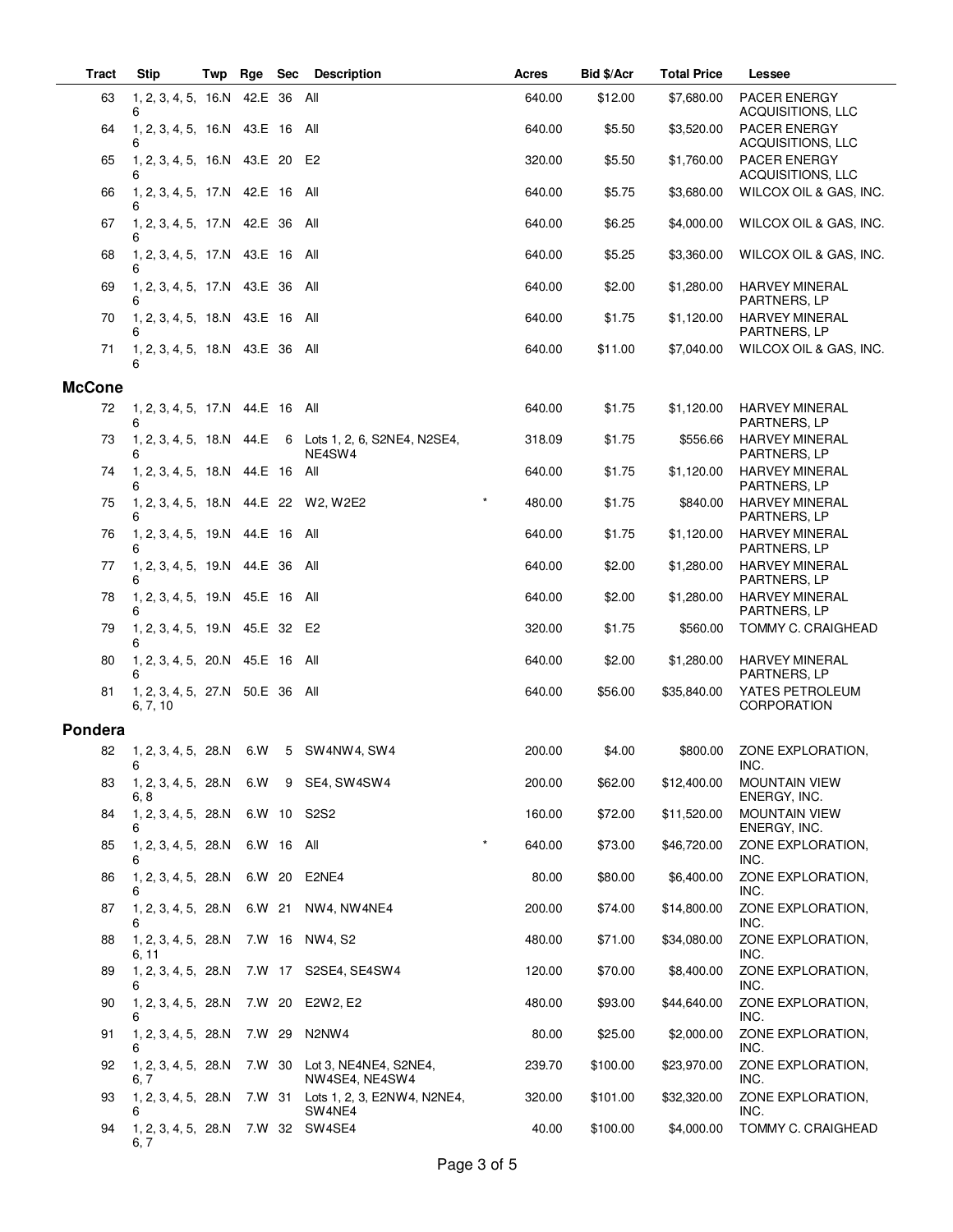| <b>Tract</b>     | <b>Stip</b>                              | Twp | Rge             | <b>Sec</b> | <b>Description</b>                                                                                                                                        | <b>Acres</b>      | Bid \$/Acr | <b>Total Price</b> | Lessee                                                            |
|------------------|------------------------------------------|-----|-----------------|------------|-----------------------------------------------------------------------------------------------------------------------------------------------------------|-------------------|------------|--------------------|-------------------------------------------------------------------|
| 95               | 1, 2, 3, 4, 5, 28.N<br>6                 |     | 7.W             | 36         | All                                                                                                                                                       | 640.00            | \$12.50    | \$8,000.00         | ZONE EXPLORATION,<br>INC.                                         |
| 96               | 1, 2, 3, 4, 5, 29.N<br>6                 |     | 7.W             | 3          | E2SE4                                                                                                                                                     | $\star$<br>80.00  | \$36.00    | \$2,880.00         | ZONE EXPLORATION,<br>INC.                                         |
| 97               | 1, 2, 3, 4, 5, 29.N<br>6                 |     | 7.W             | 6          | SW4SE4, SE4SW4                                                                                                                                            | 80.00             | \$51.00    | \$4,080.00         | ZONE EXPLORATION,<br>INC.                                         |
| 98               | 1, 2, 3, 4, 5, 29.N<br>6, 7              |     | 7.W             | 7          | Lot 1, NE4NW4, NW4NE4,<br>S2NE4, N2SE4                                                                                                                    | 282.54            | \$51.00    | \$14,409.54        | ZONE EXPLORATION,<br>INC.                                         |
| 99               | 1, 2, 3, 4, 5, 29.N<br>6, 7              |     | 7.W 10          |            | All                                                                                                                                                       | $\star$<br>640.00 | \$51.00    | \$32,640.00        | ZONE EXPLORATION,<br>INC.                                         |
| 100              | 1, 2, 3, 4, 5, 29.N<br>6                 |     | 7.W 18          |            | Lots $1, 2$                                                                                                                                               | 85.45             | \$51.00    | \$4,357.95         | ZONE EXPLORATION,<br>INC.                                         |
| 101              | 1, 2, 3, 4, 5, 29.N<br>6, 8              |     | 7.W 22          |            | NW4NW4, S2NW4, SW4NE4,<br>NW4SE4, N2SW4                                                                                                                   | 280.00            | \$51.00    | \$14,280.00        | ZONE EXPLORATION,<br>INC.                                         |
| 102              | 1, 2, 3, 4, 5, 29.N<br>6, 17             |     | 7.W 24          |            | E2W2, W2NE4, NW4SW4                                                                                                                                       | 280.00            | \$50.00    | \$14,000.00        | ZONE EXPLORATION,<br>INC.                                         |
| 103              | 1, 2, 3, 4, 5, 29.N<br>6, 16             |     | 7.W 26          |            | S2NE4                                                                                                                                                     | $\star$<br>80.00  | \$101.00   | \$8,080.00         | ZONE EXPLORATION,<br>INC.                                         |
| 104              | 1, 2, 3, 4, 5, 29.N<br>6, 17             |     | 7.W 27          |            | S2SE4                                                                                                                                                     | 80.00             | \$106.00   | \$8,480.00         | ZONE EXPLORATION,<br>INC.                                         |
| 105              | 1, 2, 3, 4, 5, 29.N<br>6                 |     | 7.W 36          |            | All                                                                                                                                                       | 640.00            | \$100.00   | \$64,000.00        | ZONE EXPLORATION,<br>INC.                                         |
| <b>Richland</b>  |                                          |     |                 |            |                                                                                                                                                           |                   |            |                    |                                                                   |
| 106              | 6, 13, 15                                |     |                 |            | 1, 2, 3, 4, 5, 19.N 58.E 19 Yellowstone Riverbed and<br>related acreage                                                                                   | 104.00            | \$55.00    | \$5,720.00         | TOMMY C. CRAIGHEAD                                                |
| 107              | 1, 2, 3, 4, 5, 19.N 58.E 29<br>6, 13, 15 |     |                 |            | Yellowstone Riverbed and<br>related acreage                                                                                                               | 1.00              | \$300.00   | \$300.00           | ST. GEORGE COAL CO.,<br>INC.                                      |
| 108              | 1, 2, 3, 4, 5, 23.N 59.E 13<br>6, 13, 15 |     |                 |            | Yellowstone Riverbed and<br>related acreage within the S2                                                                                                 | 43.00             | \$510.00   | \$21,930.00        | YATES PETROLEUM<br><b>CORPORATION</b>                             |
| 109              | 1, 2, 3, 4, 5, 23.N<br>6, 13, 15         |     | 60.E 18         |            | Yellowstone Riverbed and<br>related acreage                                                                                                               | 100.00            | \$600.00   | \$60,000.00        | MBI OIL AND GAS, LLC                                              |
| 110              | 1, 2, 3, 4, 5, 26.N 59.E 13<br>6, 13, 15 |     |                 |            | Missouri Riverbed and related<br>acreage                                                                                                                  | 32.00             | \$888.00   | \$28,416.00        | IRISH OIL & GAS, INC.                                             |
| 111              | 1, 2, 3, 4, 5, 26.N 59.E 22<br>6, 13, 15 |     |                 |            | Missouri Riverbed and related<br>acreage                                                                                                                  | 1.00              | \$900.00   | \$900.00           | ALTAMONT OIL & GAS,<br>INC.                                       |
| 112              | 1, 2, 3, 4, 5, 26.N<br>6, 13, 15         |     | 59.E 23         |            | Missouri Riverbed and related<br>acreage                                                                                                                  | 1.00              | \$900.00   | \$900.00           | ALTAMONT OIL & GAS,<br>INC.                                       |
| <b>Roosevelt</b> |                                          |     |                 |            |                                                                                                                                                           |                   |            |                    |                                                                   |
| 113              | 1, 2, 3, 4, 5, 26.N 59.E 10<br>6, 13, 15 |     |                 |            | Missouri Riverbed and related<br>acreage, below the base of<br>the Charles fm. in 18.79 acres<br>and below the base of the Red<br>River fm. in 3.71 acres | 22.50             | \$1,400.00 | \$31,500.00        | IRISH OIL & GAS, INC.                                             |
| 114              | 1, 2, 3, 4, 5, 27.N 51.E 15<br>6, 13, 15 |     |                 |            | Any and all State interest<br>under the Missouri Riverbed<br>and related acreage                                                                          | 120.00            | \$160.00   | \$19,200.00        | FORT WORTH<br>OPERATING COMPANY,<br><b>LLC</b>                    |
| 115              | 1, 2, 3, 4, 5, 27.N 51.E 21<br>6, 13, 15 |     |                 |            | Any and all State interest<br>under the Missouri Riverbed<br>and related acreage                                                                          | 223.00            | \$150.00   | \$33,450.00        | <b>FORT WORTH</b><br>OPERATING COMPANY,<br>LLC                    |
| 116              | 1, 2, 3, 4, 5, 27.N 51.E 22<br>6, 13, 15 |     |                 |            | Any and all State interest<br>under the Missouri Riverbed<br>and related acreage                                                                          | 334.00            | \$170.00   | \$56,780.00        | FORT WORTH<br>OPERATING COMPANY,<br>LLC                           |
| 117              | 1, 2, 3, 4, 5, 27.N 57.E 10<br>6         |     |                 |            | NE4SE4, S2SE4, NE4SW4                                                                                                                                     | $\ast$<br>160.00  | \$900.00   | \$144,000.00       | <b>URSA RESOURCES</b><br><b>GROUP LLC</b>                         |
| <b>Rosebud</b>   |                                          |     |                 |            |                                                                                                                                                           |                   |            |                    |                                                                   |
| 118              | 1, 2, 3, 4, 5,<br>6, 7                   |     | 9.N 34.E 12 E2  |            |                                                                                                                                                           | 320.00            | \$5.00     | \$1,600.00         | MBI OIL AND GAS, LLC                                              |
| 119              | 1, 2, 3, 4, 5,<br>6, 9                   | 9.N | 35.E 16 All     |            |                                                                                                                                                           | 640.00            | \$2.00     | \$1,280.00         | MBI OIL AND GAS, LLC                                              |
| 120              | 1, 2, 3, 4, 5,<br>6, 7                   |     | 9.N 35.E 36 All |            |                                                                                                                                                           | 640.00            | \$1.50     | \$960.00           | <b>FIDELITY</b><br><b>EXPLORATION &amp;</b><br>PRODUCTION COMPANY |
| 121              | 1, 2, 3, 4, 5, 10.N 34.E 16 All<br>6, 7  |     |                 |            |                                                                                                                                                           | 640.00            | \$5.00     | \$3,200.00         | MBI OIL AND GAS, LLC                                              |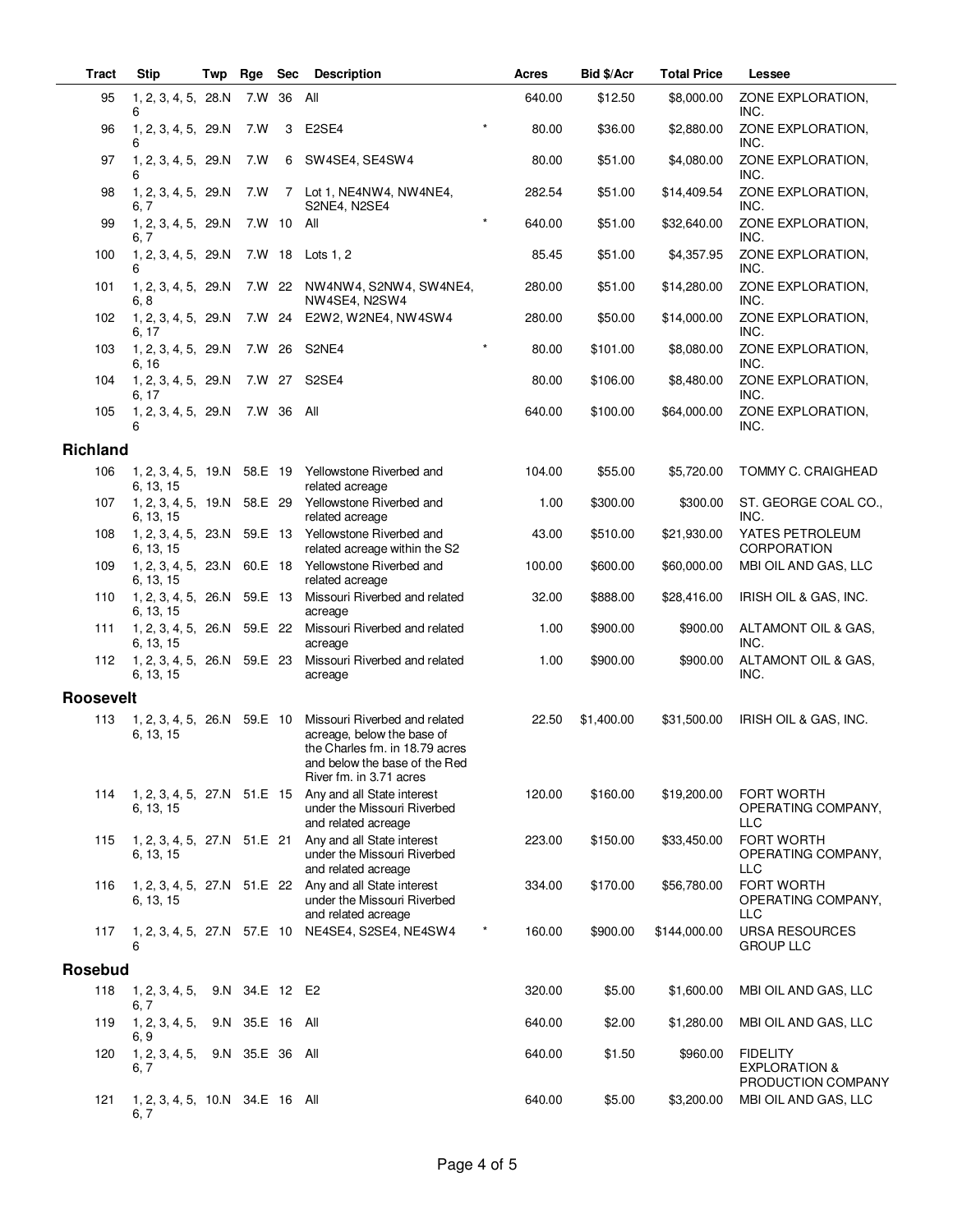| <b>Tract</b>    | <b>Stip</b>                                | Twp | Rge             | <b>Sec</b> | <b>Description</b>                                                                                      | Acres  | Bid \$/Acr | <b>Total Price</b> | Lessee                                                            |
|-----------------|--------------------------------------------|-----|-----------------|------------|---------------------------------------------------------------------------------------------------------|--------|------------|--------------------|-------------------------------------------------------------------|
| 122             | 1, 2, 3, 4, 5, 10.N 34.E 32 All<br>6, 7    |     |                 |            |                                                                                                         | 640.00 | \$10.00    | \$6,400.00         | MBI OIL AND GAS, LLC                                              |
| 123             | 6, 7                                       |     |                 |            | 1, 2, 3, 4, 5, 10.N 35.E 32 W2NE4, NW4, S2                                                              | 560.00 | \$1.50     | \$840.00           | <b>FIDELITY</b><br><b>EXPLORATION &amp;</b><br>PRODUCTION COMPANY |
| 124             | 1, 2, 3, 4, 5, 10.N 35.E 36 All<br>6, 7, 9 |     |                 |            |                                                                                                         | 640.00 | \$1.50     | \$960.00           | <b>FIDELITY</b><br><b>EXPLORATION &amp;</b><br>PRODUCTION COMPANY |
| 125             | 1, 2, 3, 4, 5, 10.N 36.E 36 All<br>6, 7, 9 |     |                 |            |                                                                                                         | 640.00 | \$1.50     | \$960.00           | <b>FIDELITY</b><br><b>EXPLORATION &amp;</b><br>PRODUCTION COMPANY |
| 126             | 6, 7                                       |     |                 |            | 1, 2, 3, 4, 5, 11.N 33.E 36 W2NW4, E2, SW4                                                              | 560.00 | \$6.00     | \$3,360.00         | MBI OIL AND GAS, LLC                                              |
| Sheridan        |                                            |     |                 |            |                                                                                                         |        |            |                    |                                                                   |
| 127             | 1, 2, 3, 4, 5, 31.N 58.E 16 SE4<br>6, 8    |     |                 |            |                                                                                                         | 160.00 | \$450.00   | \$72,000.00        | MBI OIL AND GAS, LLC                                              |
| 128             | 2, 3, 4, 5, 6, 32.N 58.E 16 All<br>8, 18   |     |                 |            |                                                                                                         | 640.00 | \$785.00   | \$502,400.00       | MBI OIL AND GAS, LLC                                              |
| 129             | 1, 2, 3, 4, 5, 35.N 54.E 26 NW4NE4<br>6    |     |                 |            |                                                                                                         | 40.00  | \$110.00   | \$4,400.00         | YATES PETROLEUM<br><b>CORPORATION</b>                             |
| 130             | 6, 12, 14, 15                              |     |                 |            | 1, 2, 3, 4, 5, 35.N 58.E 1 That portion of Goose Lake<br>that is appurtenant to Section<br>36-T36N-R58E | 7.00   | \$325.00   | \$2,275.00         | ST. GEORGE COAL CO.,<br>INC.                                      |
| 131             | 1, 2, 3, 4, 5, 37.N 51.E 23 SE4SE4<br>6    |     |                 |            |                                                                                                         | 40.00  | \$60.00    | \$2,400.00         | TOMMY C. CRAIGHEAD                                                |
| <b>Treasure</b> |                                            |     |                 |            |                                                                                                         |        |            |                    |                                                                   |
| 132             | 1, 2, 3, 4, 5,<br>6, 7                     |     | 8.N 35.E 16 All |            |                                                                                                         | 640.00 | \$1.50     | \$960.00           | MBI OIL AND GAS, LLC                                              |
| 133             | 1, 2, 3, 4, 5,<br>6, 7                     |     | 8.N 35.E 36 All |            |                                                                                                         | 640.00 | \$1.50     | \$960.00           | MBI OIL AND GAS, LLC                                              |
| 134             | 1, 2, 3, 4, 5,<br>6.7                      |     | 8.N 36.E 16 All |            |                                                                                                         | 640.00 | \$1.50     | \$960.00           | MBI OIL AND GAS, LLC                                              |
| 135             | 1, 2, 3, 4, 5,<br>6, 7                     |     |                 |            | 8.N 36.E 36 Lots 1, 2, 3, 4, N2, N2S2                                                                   | 642.12 | \$1.50     | \$963.18           | MBI OIL AND GAS, LLC                                              |
| <b>Wibaux</b>   |                                            |     |                 |            |                                                                                                         |        |            |                    |                                                                   |
| 136             | 6                                          |     |                 |            | 1, 2, 3, 4, 5, 12.N 57.E 16 N2, SE4, N2SW4, SE4SW4                                                      | 600.00 | \$41.00    | \$24,600.00        | <b>HARVEY MINERAL</b><br>PARTNERS, LP                             |
| 137             | 1, 2, 3, 4, 5, 12.N 57.E 36 All<br>6, 9    |     |                 |            |                                                                                                         | 640.00 | \$40.00    | \$25,600.00        | YATES PETROLEUM<br><b>CORPORATION</b>                             |
| 138             | 1, 2, 3, 4, 5, 13.N 58.E 36 All            |     |                 |            |                                                                                                         | 640.00 | \$42.00    | \$26,880.00        | <b>HARVEY MINERAL</b><br>PARTNERS, LP                             |
| 139             | 1, 2, 3, 4, 5, 15.N 58.E 36 W2<br>6        |     |                 |            |                                                                                                         | 320.00 | \$42.00    | \$13,440.00        | YATES PETROLEUM<br><b>CORPORATION</b>                             |

## *Summary by Lessor*

*Dept of Natural Resources & Conservation* 57208.76 139

\* Part of all of tract is not state-owned surface

|                          |                          | Oil and Gas Lease Sale Summary |  |  |  |  |  |
|--------------------------|--------------------------|--------------------------------|--|--|--|--|--|
| <b>Lease Sale Totals</b> | <b>Tracts</b>            | 139                            |  |  |  |  |  |
|                          | <b>Acres</b>             | 57,208.76                      |  |  |  |  |  |
|                          | <b>Total Bid Revenue</b> | \$2,306,920.47                 |  |  |  |  |  |
|                          | Avg Bid Per Acre         | \$40.32                        |  |  |  |  |  |
|                          |                          |                                |  |  |  |  |  |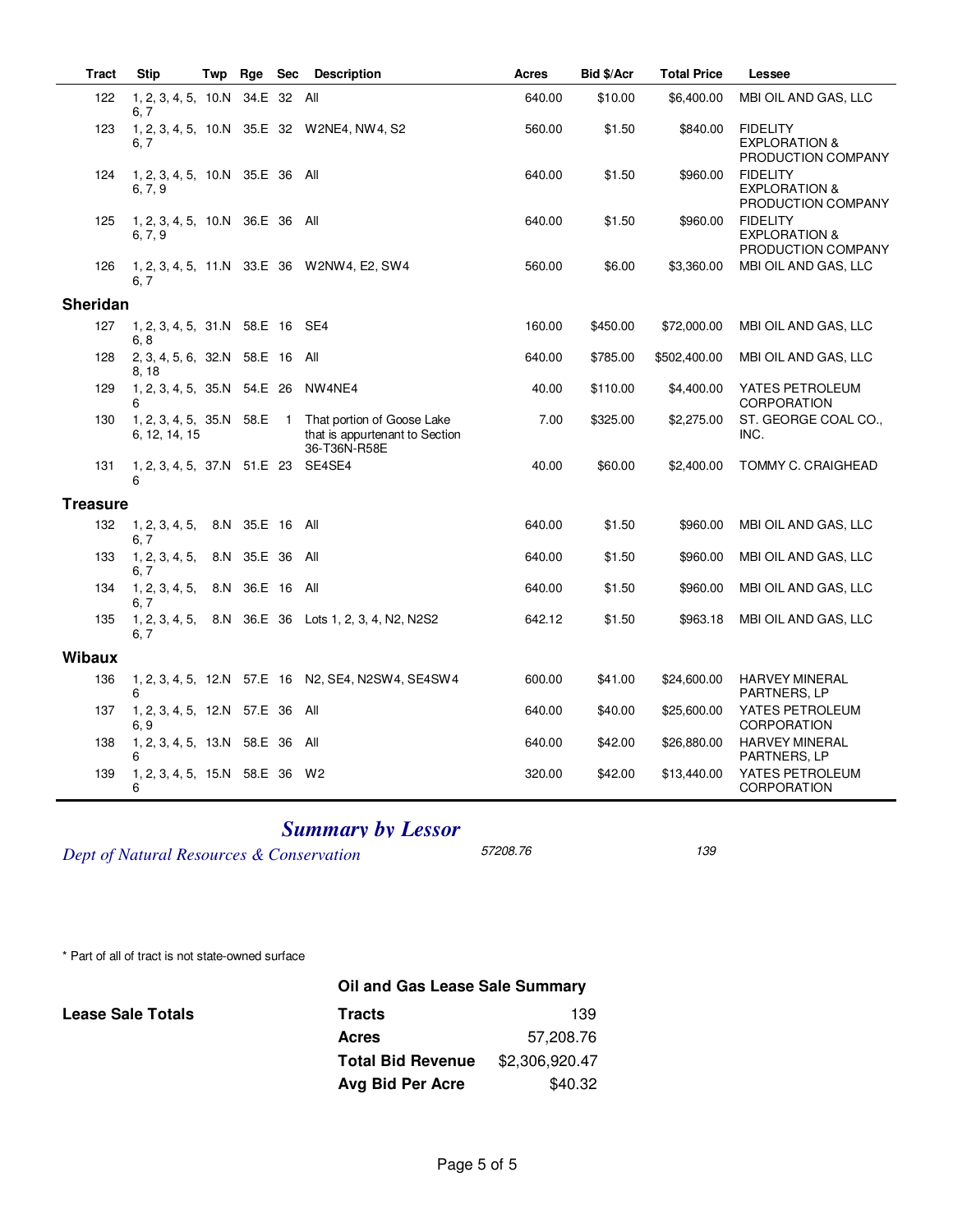## **Stipulations**

- 1. Lessee shall notify and obtain approval from the Department's Trust Land Management Division (TLMD) prior to constructing well pads, roads, power lines, and related facilities that may require surface disturbance on the tract. Lessee shall comply with any mitigation measures stipulated in TLMD's approval.
- 2. Prior to the drilling of any well, lessee shall send one copy of the well prognosis, including Form 22 "Application for Permit" to the Department's Trust Land Management Division (TLMD). After a well is drilled and completed, lessee shall send one copy of all logs run, Form 4A "Completion Report", and geologic report to TLMD. A copy of Form 2 "Sundry Notice and Report of Wells" or other appropriate Board of Oil and Gas Conservation form shall be sent to TLMD whenever any subsequent change in well status or operator is intended or has occurred. Lessee shall also notify and obtain approval from the TLMD prior to plugging a well on the lease premises.

Issuance of this lease in no way commits the Land Board to approval of coal bed methane production on this lease. Any coal bed methane extraction wells would require subsequent review and approval by the board.

- 3. The TLMD will complete an initial review for cultural resources and, where applicable, paleontological resources of the area intended for disturbance and may require a resources inventory. Based on the results of the inventory, the TLMD may restrict surface activity for the purpose of protecting significant resources located on the lease premises.
- 4. The lessee shall be responsible for controlling any noxious weeds introduced by lessee's activity on State-owned land and shall prevent or eradicate the spread of those noxious weeds onto land adjoining the lease premises.
- 5. The definitions of "oil" and "gas" provided in 82-1-111, MCA, do not apply to this lease for royalty calculation purposes.
- 6. If the State does not own the surface, the lessee must contact the owner of the surface in writing at least 30 days prior to any surface activity. A copy of the correspondence shall be sent to TLMD.
- 7. Due to unstable soil conditions on this tract and/or topography that is rough and/or steep, surface use may be restricted or denied. Seismic activity may be restricted to poltershots.
- 8. The lessee is responsible to pay for all damages, including penalties and charges assessed by the USDA-CFSA on CRP lands, as a result of drilling and production on the tract.
- 9. Active sage grouse lek(s) have been identified on or adjacent to this tract. No activities shall occur on the tract until the proposed action has been approved in writing by the Director of the Department. If surface activity is proposed on the tract, the department will consult with the Director of the Department of Fish, Wildlife and Parks for his or her comments, concerns and recommendations. Additional mitigation measures may be required, including no-surface-occupancy buffers and/or timing restrictions, which may encompass part or all of the tract.
- 10. Unless otherwise approved by the Department in writing, wells and related surface infrastructure, including new road construction, are prohibited within 1/4 mile of the mean high water mark of a navigable river, lake or reservoir, including direct tributary streams of navigable waterways, on or adjacent to this tract. No surface occupancy is allowed within the bed of a river, stream, lake or reservoir, islands and accretions or abandoned channels.
- 11. Due to the floodplain/wetlands area(s), surface use may be restricted or denied.